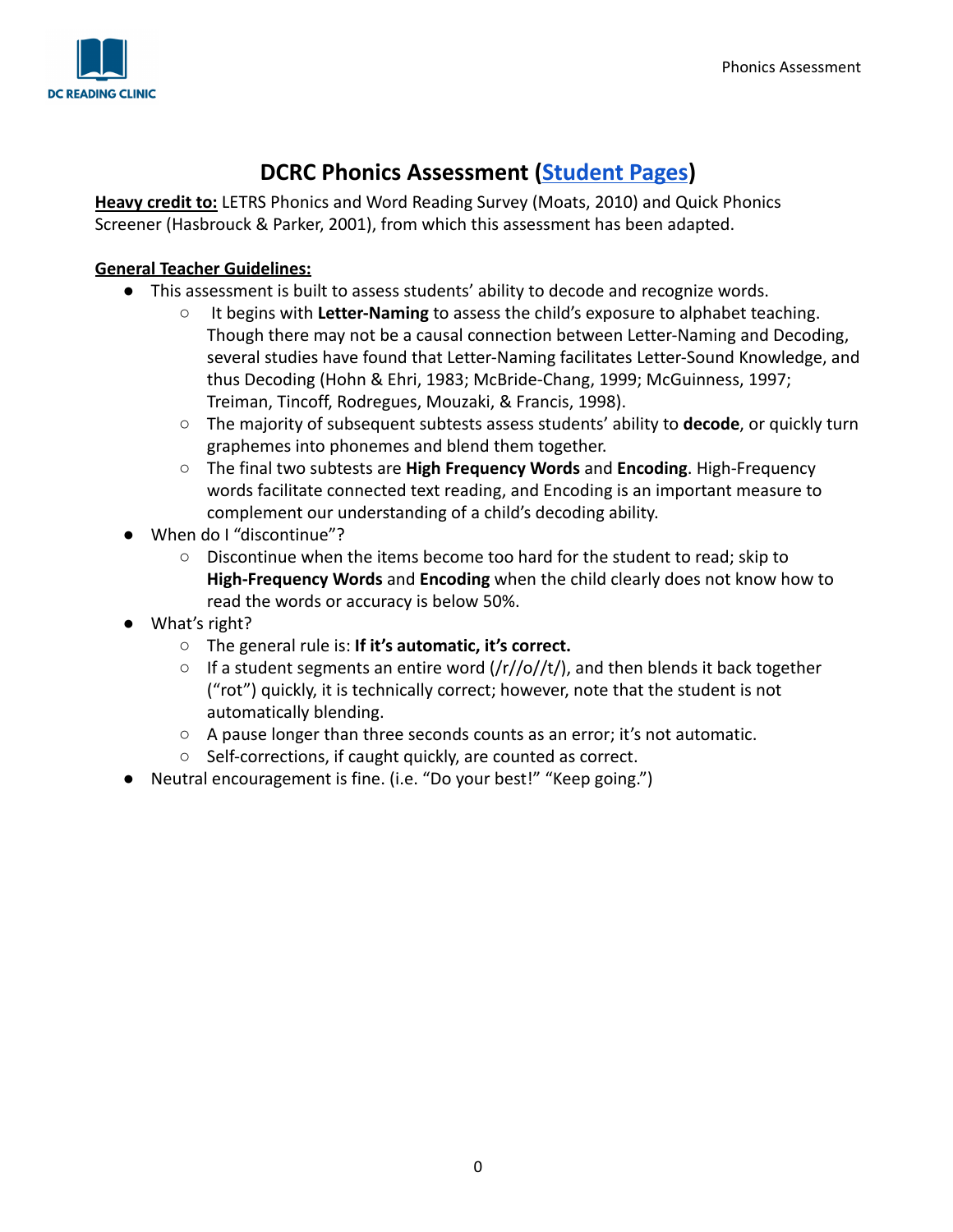

Phonics Assessment

Name: \_\_\_\_\_\_\_\_\_\_\_\_\_\_\_\_\_\_\_\_\_\_\_\_\_\_\_ Date: \_\_\_\_\_\_\_\_\_\_\_\_\_\_\_\_\_\_\_\_\_\_\_\_\_

### **Administration and Scoring Guide**

# **Subtest 1: Letter Naming (Upper, then Lower case)**

**"***I'm going to show you some letters in mixed up order. Tell me the name of each letter as you point to it. Remember, tell me the name, not the sound."*

#### **Upper case:**

| ___<br>M       |   | R | A |  | H |
|----------------|---|---|---|--|---|
| B              |   |   | G |  | N |
|                |   | W | ⌒ |  | U |
| v<br>$\lambda$ | D |   |   |  |   |

**Correct: \_\_\_/26**

#### **Lower case:**

|   | e         | u |  | n |   |
|---|-----------|---|--|---|---|
|   |           | W |  |   | U |
| D | $\lambda$ | m |  |   |   |

**Correct: \_\_\_/26**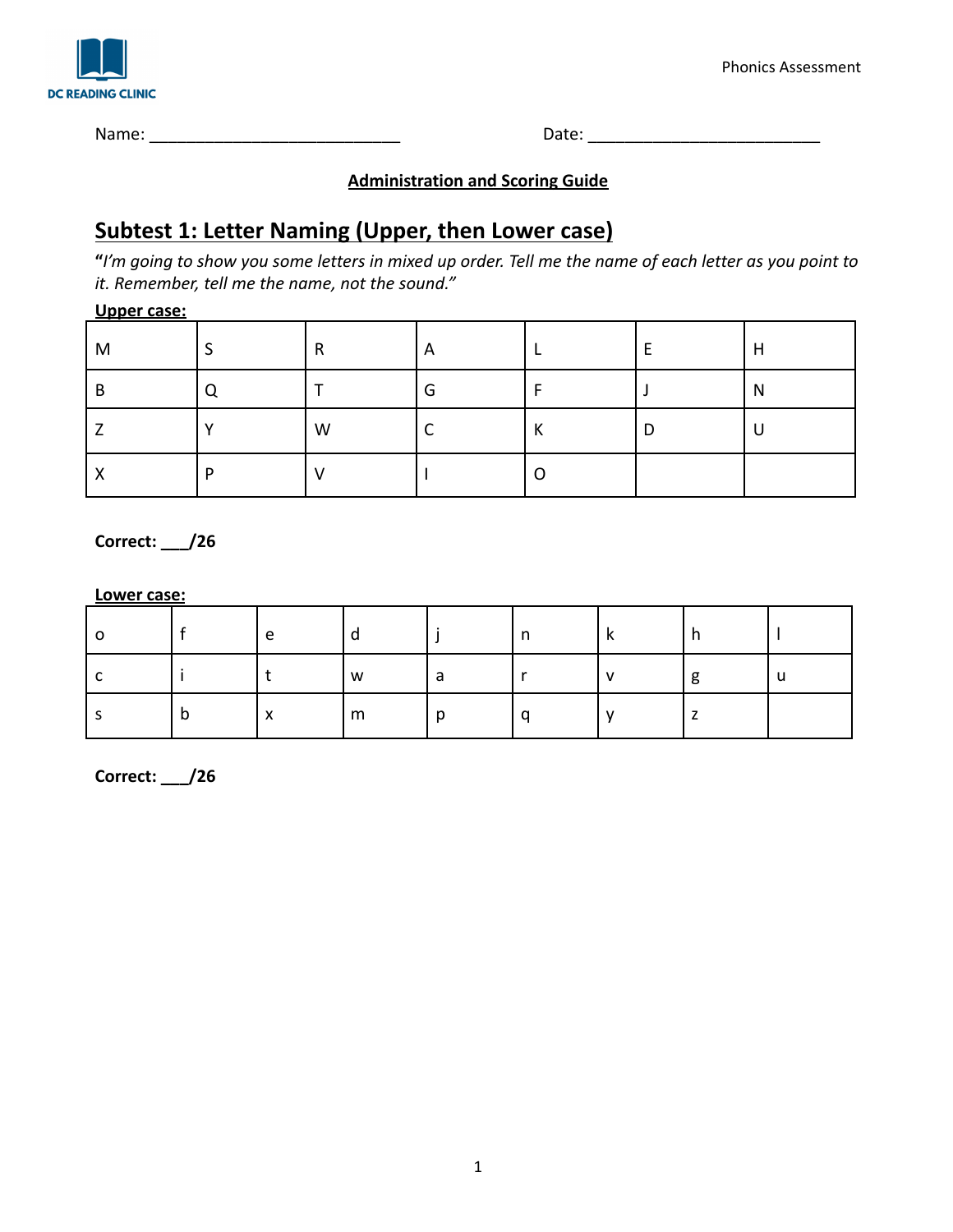## **Subtest 2: Letter-Sound Correspondences (Single Consonants and Digraphs, then Short Vowels)**

**"***I'm going to show you some letters in mixed up order. When you see the letter or letter team (digraph), say the sound that it represents. Do not say the letter names. For example, if you see "m", you would say /m/."*

| m  |    |    | S  | b  | W  |  |  |  |
|----|----|----|----|----|----|--|--|--|
| к  | d  |    | v  | n  |    |  |  |  |
|    | g  | р  | h  | z  | v  |  |  |  |
| qu | th | sh | ch | wh | ck |  |  |  |

**Correct: \_\_\_/24**

#### **Letter-sound Correspondences, Short Vowels**

**"***I'm going to show you some more letters. Tell me the short vowel sound each one stands for."*

i u a o e

**Correct: \_\_\_\_/5**

## **Subtest 3: Closed Syllable Words with Short Vowels and Single Consonants**

**"***I'm going to show you some real words and some made-up words. You can read the made- up (nonsense) words as if they were parts of real words. Do the best you can."* (You can tell the student that the second set is nonsense or made-up words.)

| Real            | lap | rot | sum | wed | kit | bun |
|-----------------|-----|-----|-----|-----|-----|-----|
| <b>Nonsense</b> | Iom | mif | pez | gom | rad | Jun |

**Real correct: \_\_\_\_/6**

**Nonsense correct: \_\_\_\_/6**

*Note: Words with liquid consonants in the initial position, and consonants that are typically introduced earlier in systematic scopes and sequences, appear first. Some students will discontinue before this point. So, skip to High-Frequency Words and Encoding. Remember, do not belabor administration of elements the student clearly does not know.*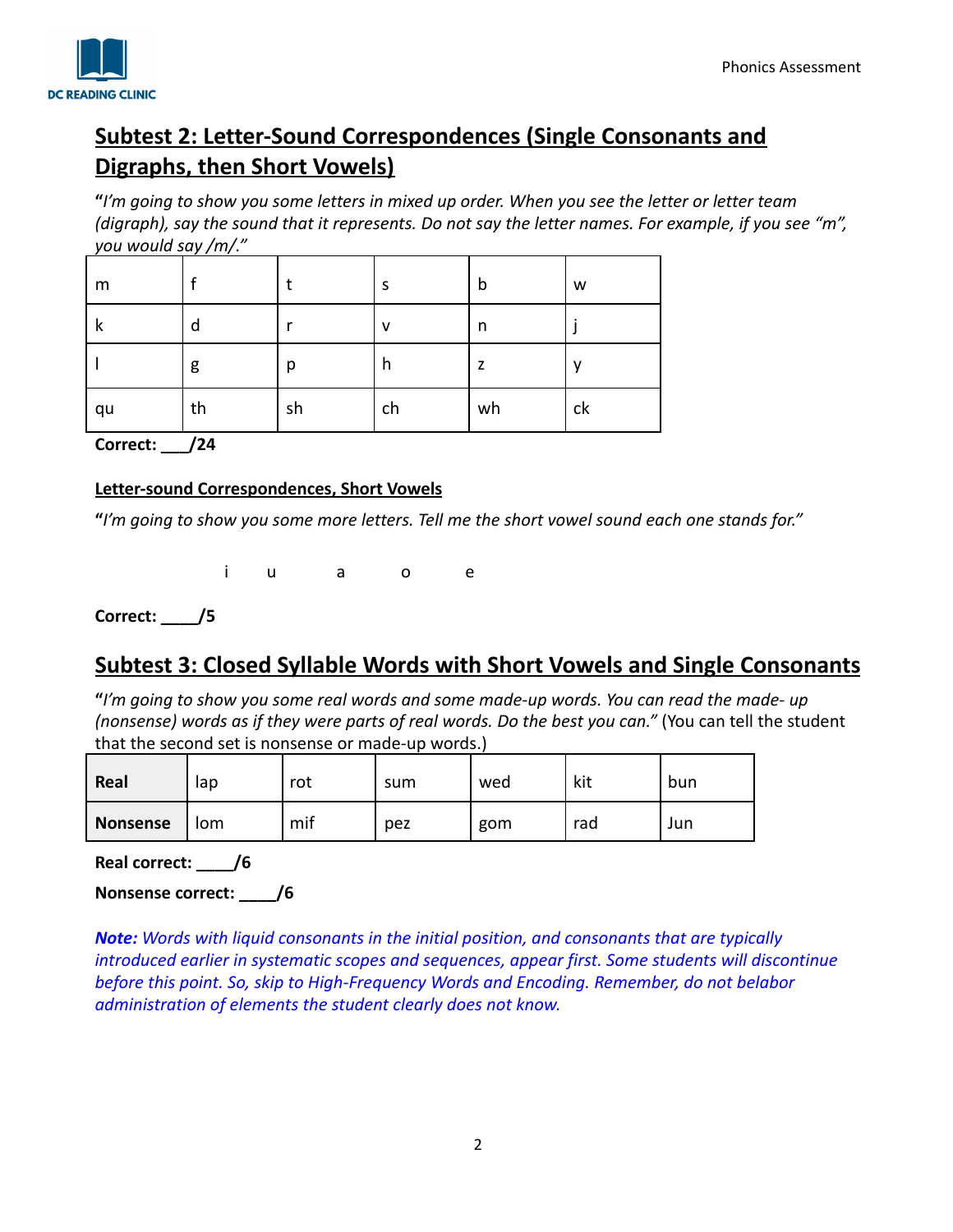

## **Subtest 4: Closed Syllable Words with Short Vowels and Digraphs**

*"Let's keep going! Do the best you can."*

| Real | shut | cash | chap | much | moth | whack |
|------|------|------|------|------|------|-------|
|      |      |      |      |      |      |       |

**Real correct: \_\_\_\_/6**

# **Subtest 5: Closed Syllable Words with Short Vowels, Blends, and Digraphs (mixed practice)**

*"Let's keep going! Do the best you can."* (You can tell the student that the second set is nonsense or made-up words.)

| Real            | slip  | clad   | fast | tend  | trust | punch |
|-----------------|-------|--------|------|-------|-------|-------|
| <b>Nonsense</b> | chonk | thremp | spaz | blick | steck | culf  |

**Real correct: \_\_\_\_/6**

**Nonsense correct: \_\_\_\_/6**

*Note: Many students will discontinue before this point. So, skip to High-Frequency Words and Encoding. Remember, do not belabor administration of elements the student clearly does not know.*

### **Subtest 6: Multisyllabic Words - CVC/CVC to increasingly more complex**

*"Let's keep going! These words are longer, so just do the best you can."*

| Real | upset    | rabbit   | unfed           | picnic  | napkin  | sudden  |
|------|----------|----------|-----------------|---------|---------|---------|
|      | skimming | backdrop | $\vert$ upswing | complex | maddest | subject |

**Real correct: \_\_\_\_/12**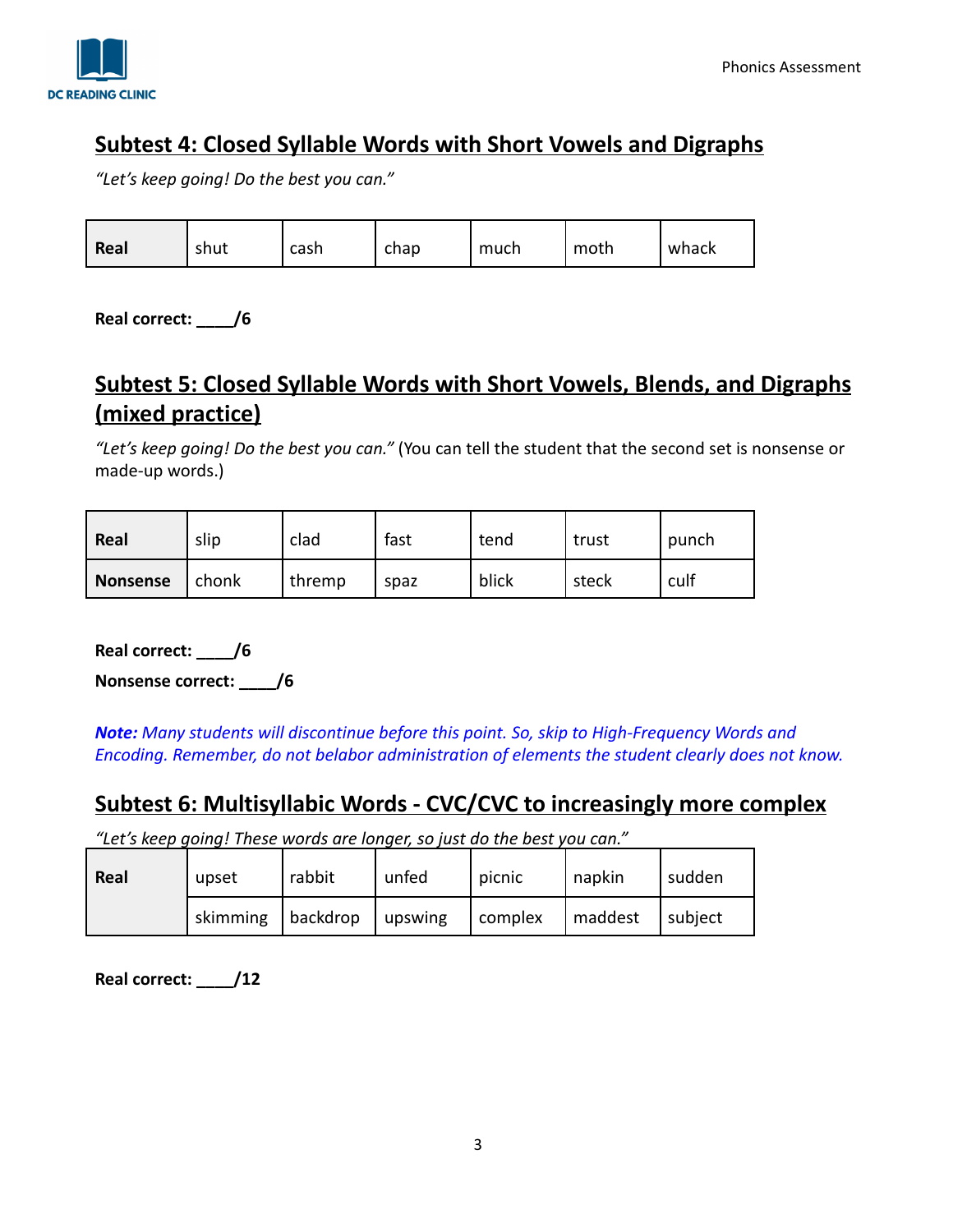

# **Subtest 7: Long Vowel - VCe words and Multisyllabic Words**

*"Do the best you can."*

| Real            | dome    | plate   | tune    | vote   | chime  | whale   |
|-----------------|---------|---------|---------|--------|--------|---------|
| <b>Nonsense</b> | lete    | pruse   | wabe    | pire   | throme | bline   |
| Multisyllabic   | suppose | compete | implode | unmade | insane | commune |

**Real correct: \_\_\_\_/6**

**Nonsense correct: \_\_\_\_/6**

**Multisyllabic correct: \_\_\_\_/6**

## **Subtest 8: Open Syllables**

*"Do the best you can."*

| Real          | go   | no   | hi   | shy   | we     | be    |
|---------------|------|------|------|-------|--------|-------|
| Nonsense*     | fi   | re   | ze   | pa    | de     | VÌ    |
| Multisyllabic | halo | zero | open | raven | locust | humid |

**Real correct: \_\_\_\_/6**

**Nonsense correct: \_\_\_\_/6**

**Multisyllabic correct: \_\_\_\_/6**

**\*Some of these are not nonsense words, but rather detached syllables (i.e. prefixes like "re.")**

## **Subtest 9: Vowel-r Syllables**

*"Do the best you can."*

| Real            | fur    | .or    | yurt    | girl     | chard  | jerk      |
|-----------------|--------|--------|---------|----------|--------|-----------|
| <b>Nonsense</b> | ier    | thir   | zor     | gurt     | sarm   | glers     |
| Multisyllabic   | setter | doctor | artwork | platform | surfer | starburst |

**Real correct: \_\_\_\_/6**

**Nonsense correct: \_\_\_\_/6**

**Multisyllabic correct: \_\_\_\_/6**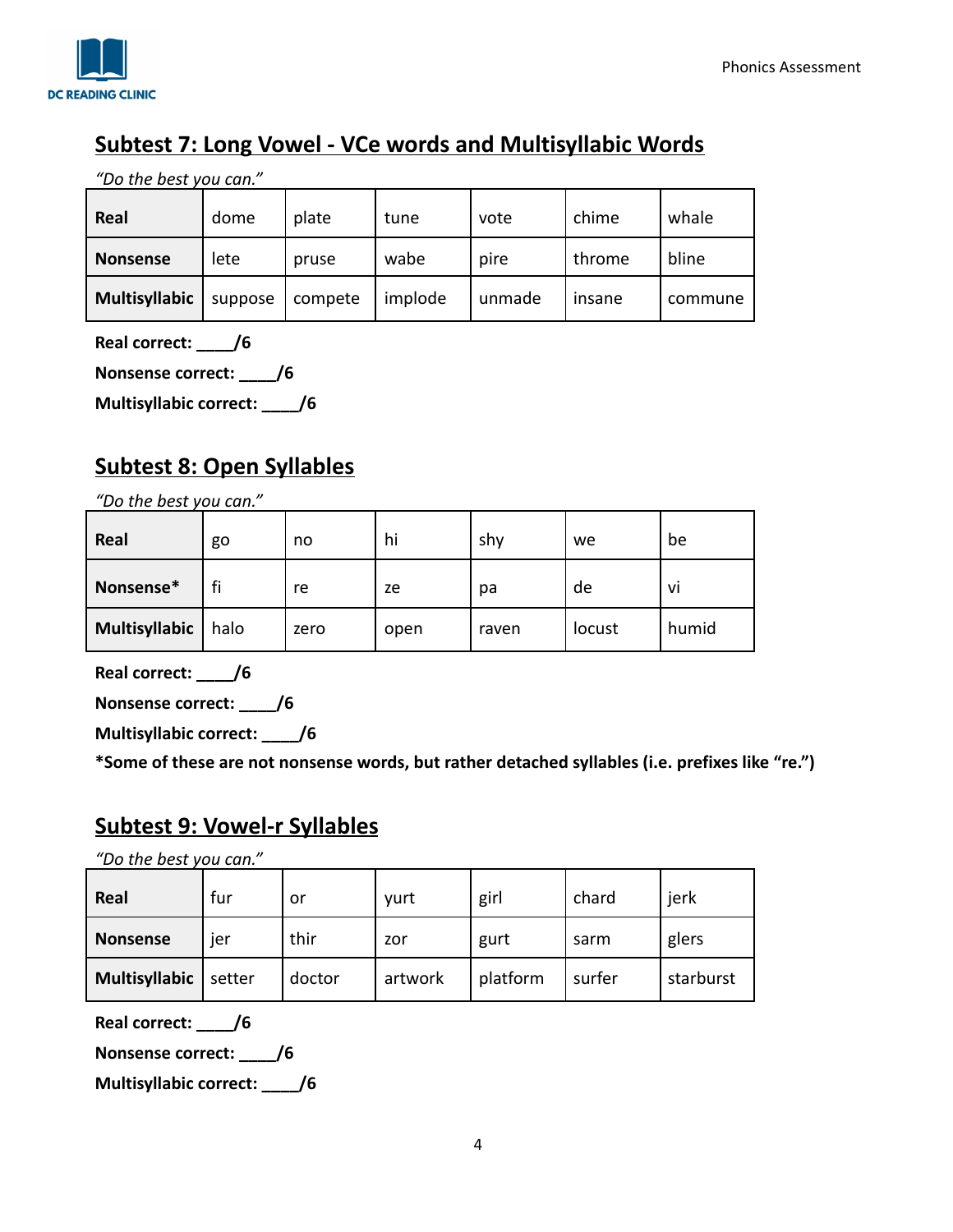

*"Do the best you can."*

| Real          | ray        | keel    | mail    | spout    | foal      | flight    |
|---------------|------------|---------|---------|----------|-----------|-----------|
| Nonsense      | <b>VOV</b> | wain    | loob    | cruit    | plaud     | wright    |
| Multisyllabic | sustain    | turmoil | cheater | coleslaw | soupspoon | snowboard |

**Real correct: \_\_\_\_/6**

**Nonsense correct: \_\_\_\_/6**

**Multisyllabic correct: \_\_\_\_/6**

## **Subtest 11: High Frequency Words**

*"I am going to show you some words to read. Read each word as it appears on the screen. It's okay if you don't know them -- these are called Trick Words!"* (Encourage the student to try the next one if they don't know a word within 3 seconds. If it is clear they know very few, or no high-frequency words, you can discontinue after five.)

### **PART A**

| the  | a   | and  | is   | his | of   |
|------|-----|------|------|-----|------|
| as   | has | to   | into | we  | he   |
| she  | be  | me   | for  | or  | you  |
| your |     | they | was  | one | said |

**Correct: \_\_\_/24**

### **Only administer Part B if the student is proficient with Part A.**

**PART B**

| from  | have    | do   | does  | were  | are   |
|-------|---------|------|-------|-------|-------|
| who   | what    | when | where | there | here  |
| why   | by      | my   | try   | put   | two   |
| too   | very    | also | some  | come  | would |
| could | should  | her  | over  | say   | says  |
| see   | between | each | any   | many  | how   |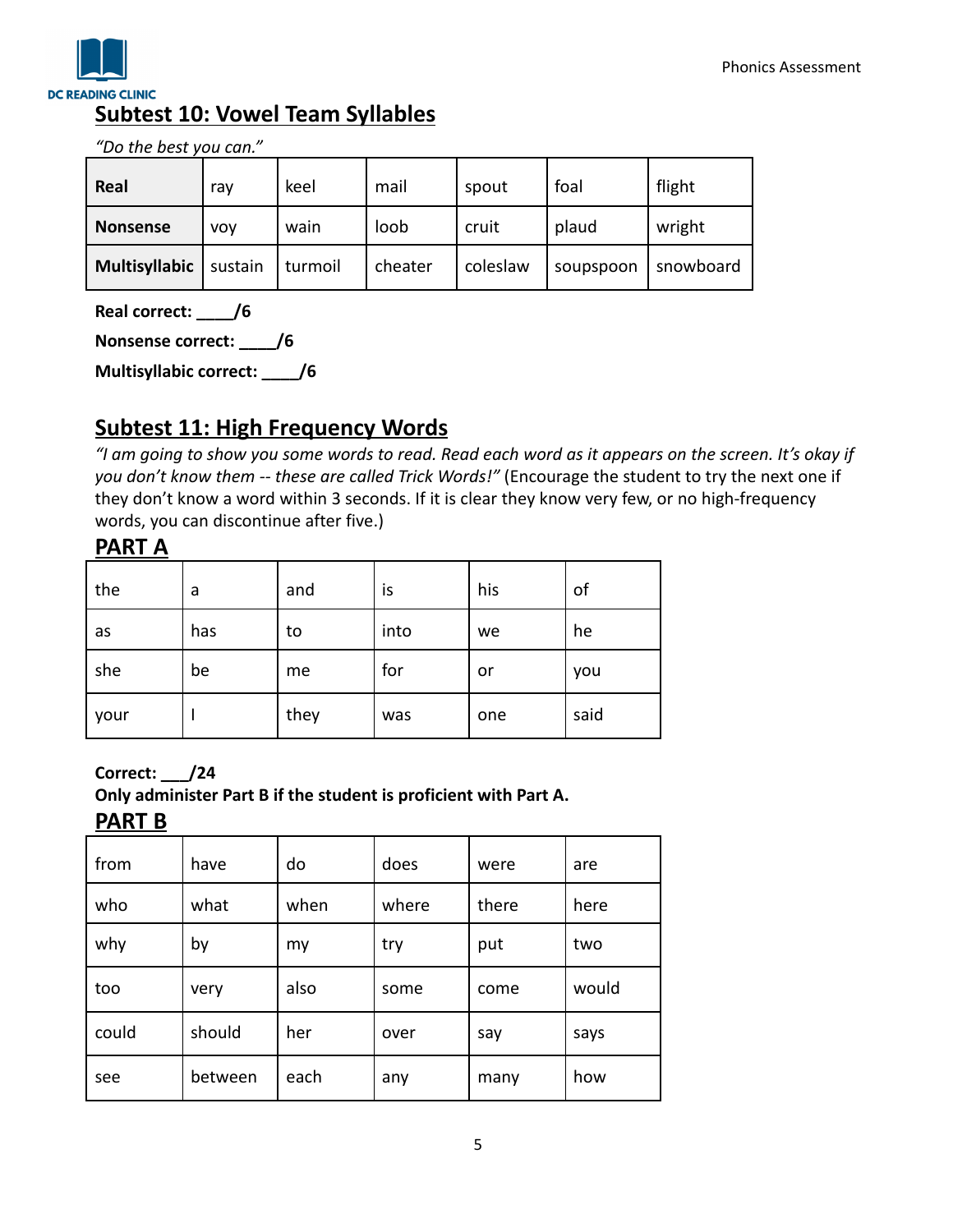

**Correct: \_\_\_/39**

## **Subtest 12: Encoding (Students need a separate piece of paper here.)**

### **1. Letter Formation Knowledge**

*"Can you write the alphabet in order? Show me the first few letters. Try to use lower case!"* If the child is able, say: *"Great! Keep going! Can you do the entire alphabet?"* (If the child errs in the first 5 letters, simply say "that's enough!")

#### **Notes on errors:**

### **2. Encoding Individual Phonemes**

*"Write the letter or letters that represent each sound."*

| /sh/ | /j/ | $/\gamma/$ | /h/ | /l/        | /d/       |
|------|-----|------------|-----|------------|-----------|
| /ch/ | /n/ | /v/        | /z/ | /ks/ $(x)$ | /kw/ (qu) |

**Correct: \_\_\_/12**

### **3. Encoding Whole Words**

"W*rite the words you hear me say. I will use each in a sentence as well."* Teachers discontinue after 2 consecutive errors ("fn" for "fan" is considered an error.)

| #              | Say the<br>word. | Say the word in the sentence.              | <b>Repeat the</b><br>word. | For teacher reference:<br>What is being assessed? |  |
|----------------|------------------|--------------------------------------------|----------------------------|---------------------------------------------------|--|
|                | fan              | I use the fan on hot days.                 | fan                        | CVC, /a/ in medial position                       |  |
| 2              | pet              | I have a pet cat.                          | pet                        | CVC, /e/ in medial position                       |  |
| 3              | gum              | I love bubble gum.                         | gum                        | CVC, /u/ in medial position                       |  |
| $\overline{4}$ | dig              | Let's dig a hole in the sand.              | dig                        | CVC, /i/ in medial position<br>with "d"           |  |
| 5              | rob              | A raccoon will rob a bird's nest for eggs. | rob                        | CVC, /o/ in medial position<br>with "b"           |  |
| 6              | sled             | The dog sled was pulled by huskies.        | sled                       | CCVC with initial blend                           |  |
| $\overline{7}$ | stick            | I used a stick to poke the hole.           | stick                      | CCVCC with initial blend and<br>final digraph     |  |
| 8              | hope             | I hope you do well!                        | hope                       | <b>VCe</b>                                        |  |
| 8              | wait             | You will need to wait for the letter.      | wait                       | Vowel team                                        |  |
| 9              | shine            | He rubbed the coin to make it shine.       | shine                      | VCe with initial digraph                          |  |
| 10             | dream            | I had a funny dream last night.            | dream                      | Vowel team with initial blend                     |  |